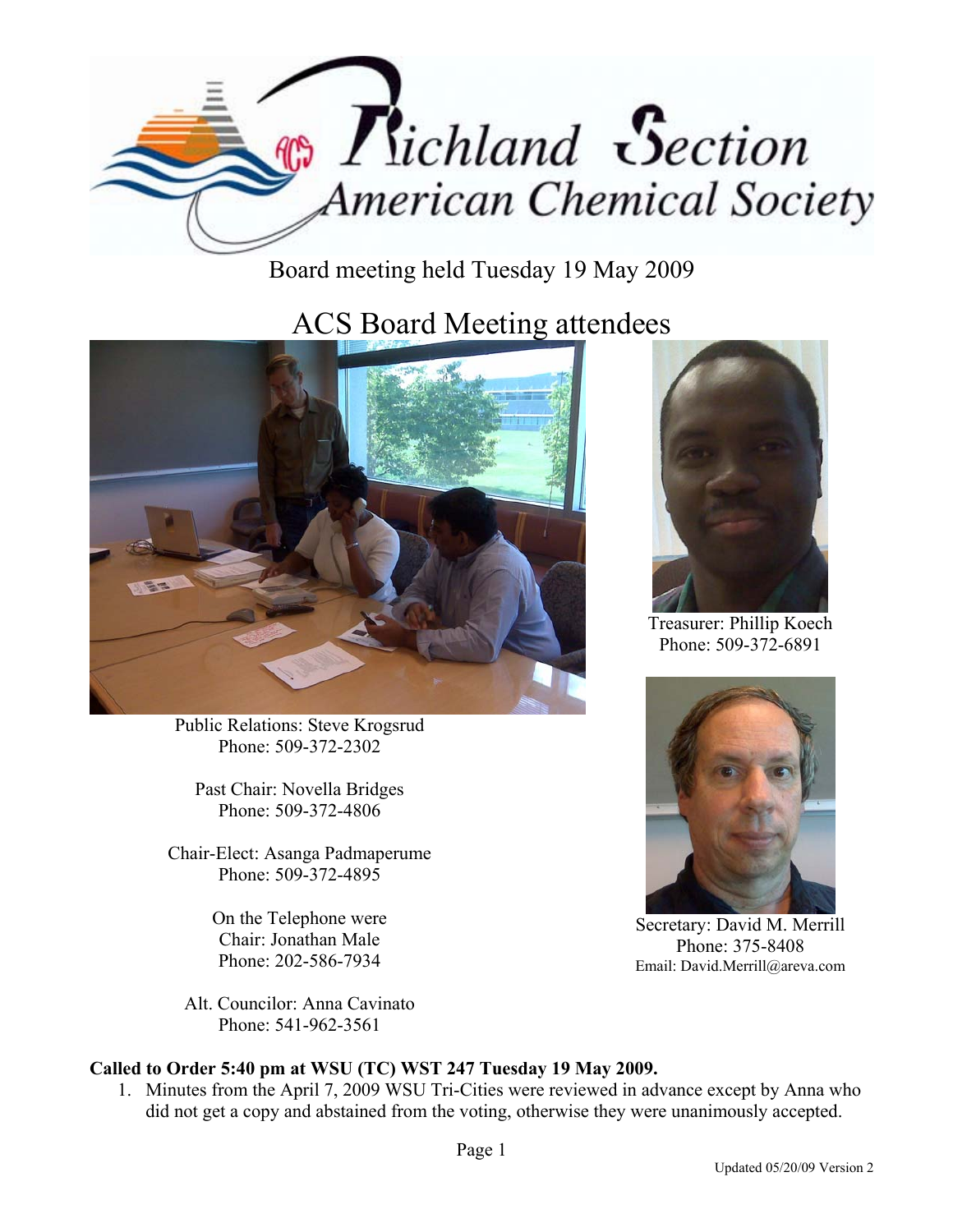

## Board meeting held Tuesday 19 May 2009

- 2. Treasurer Report Turned in Tax form. We are expecting another smaller check from ACS before the end of the year. (Perhaps another  $\frac{1}{4}$  of the last check).
- 3. Dr. Joe A. Vinson, April 8, 2009 Chemistry and Biochemistry of Chocolate: A guilt free food. 17:30 PDT La Grande. Large attendance and it went well only 10 empty seats out of 160 capacity, counted well over 120 people. There were a few people from the community via the free advertisement in the newspaper. About 10 people attended the dinner.
- 4. Dr. Addison Ault, May 11, 2009 Chance and Design in Organic Chemistry, 17:30 PDT location WSU. Only 13 people attended. The talk was received well. Leah Arrigo attended and is interested in getting involved in National Chemistry Week. Five people attended the dinner.
- 5. Earth Day April 22, 2009 Air Skies the limit. We supported the sensor workshop. It was well attended by several contractors and others. This counts as a science workshop. Anna took some pictures of the detection of odors through a balloon (membrane) and will forward to the webmaster Matt Monroe and copy to Steve.
- 6. Science Café is not currently planned
	- a. Past successful ideas a paint discussion and demonstration
	- b. Do something by the water (Clover Island) in regard to water and food chemistry including marine Life.
	- c. May be able to get someone from EED or Prosser USDA or US Forest Service.
	- d. Next 3 talks in Richland so maybe in early Fall we could go to LeGrande for a Science Café. Anna suggested an environmental or sustainable agriculture topic.
	- e. We typically supply snacks for attendees to the Science Café.
- 7. CCED Teleconference for Chemistry Week should be observed by Katie Denslow, and Janet Bryant, and we should invite Leah Arrigo to attend as well.
- 8. Newsletter/Publicity Steve and Laura thank you for getting such a nice newsletter released.
- 9. Picnic June  $19<sup>th</sup> 2009$  Sacajawea Park starting about 5 PM
	- a. Must have a self imposed area for the open containers of alcoholic beverages
	- b. Officers (park Rangers) will enforce the boundaries and impose fees on violators
	- c. Liquor must stay inside the boundaries. Violators will be removed by Park Rangers.
	- d. Liquor permit is \$90
	- e. AIChE and ACS will combine to attend the picnic.
	- f. Last year was fairly cool so this year we will meet later in the year.
	- g. We should bring our own Bar-B-Q and invite AIChE to bring 1 or 2 also.
	- h. List of food and paper/plastic ware items is known by Novella.
	- i. We should advertise by E-mail and a flyer for in plant personnel, (post card) created by Steve.
	- j. Steve may not be able to make it to the picnic this year.
	- k. We will send a reminder E-mail (Steve).
	- l. State will not impose any fee to go to the park.